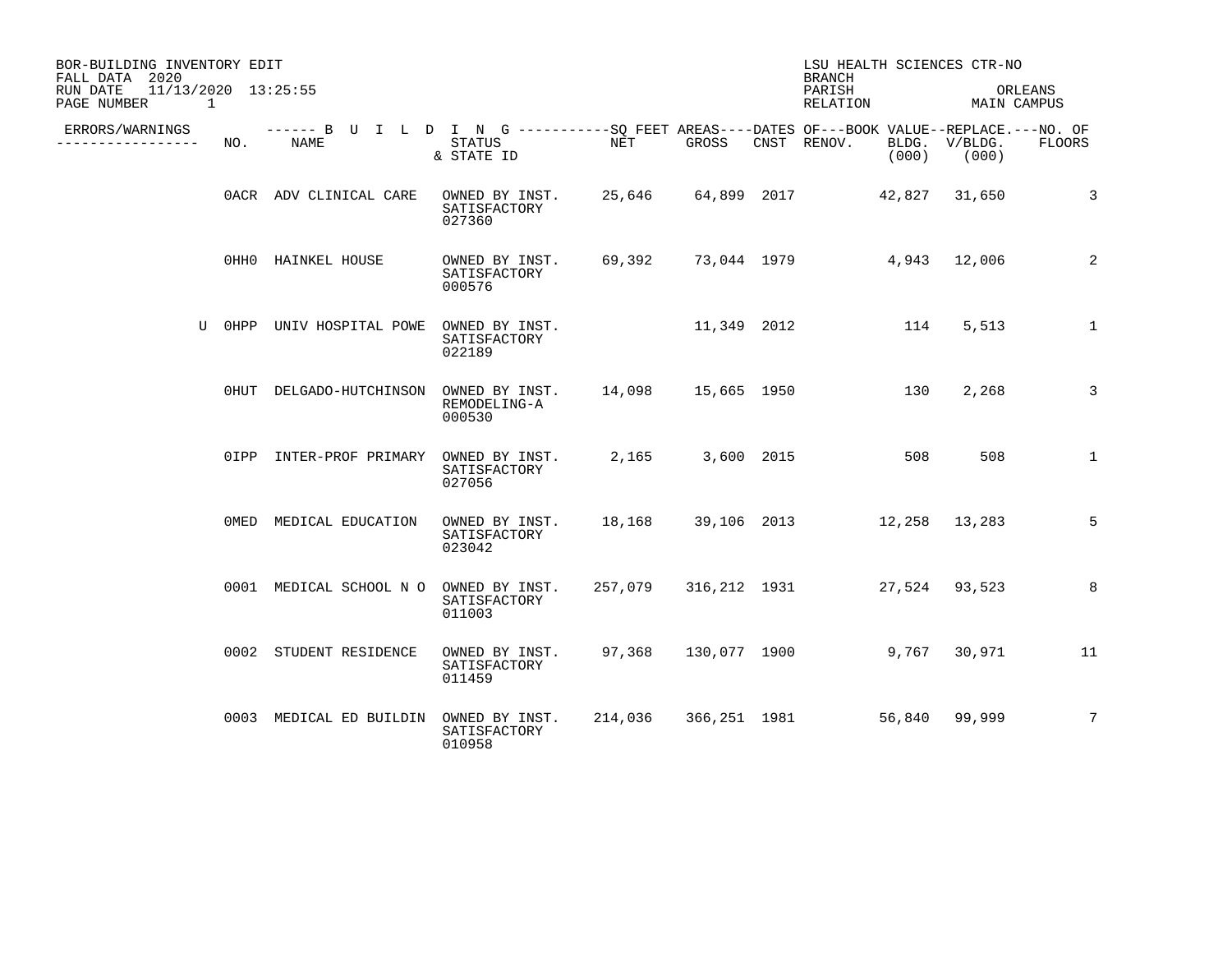| BOR-BUILDING INVENTORY EDIT<br>FALL DATA 2020       |     |                                                                                                    |                                                                           |        |       | LSU HEALTH SCIENCES CTR-NO<br><b>BRANCH</b> |        |                        |                 |
|-----------------------------------------------------|-----|----------------------------------------------------------------------------------------------------|---------------------------------------------------------------------------|--------|-------|---------------------------------------------|--------|------------------------|-----------------|
| 11/13/2020 13:25:55<br>RUN DATE<br>2<br>PAGE NUMBER |     |                                                                                                    |                                                                           |        |       | PARISH<br>RELATION                          |        | ORLEANS<br>MAIN CAMPUS |                 |
| ERRORS/WARNINGS<br>---------------                  | NO. | ------ B U I L D I N G ----------SO FEET AREAS----DATES OF---BOOK VALUE--REPLACE.---NO. OF<br>NAME | STATUS<br>& STATE ID                                                      | NET    | GROSS | CNST RENOV.                                 | (000)  | BLDG. V/BLDG.<br>(000) | <b>FLOORS</b>   |
|                                                     |     | 0004 NURSE/ALLIED HEALT OWNED BY INST.                                                             | SATISFACTORY<br>011010                                                    |        |       |                                             |        | 66,023                 | 10              |
|                                                     |     | 0005 PARKING GARAGE                                                                                | OWNED BY INST. 92,000 392,000 1992<br>SATISFACTORY<br>011053              |        |       |                                             |        | 9,971 32,354           | $7\overline{ }$ |
|                                                     |     | 0006 LIONS-LSU CLINICS                                                                             | OWNED BY INST.<br>SATISFACTORY<br>010923                                  |        |       | 128,585 210,598 1986 47,942 63,147          |        |                        | 9               |
|                                                     |     | 0015 DENTAL SCHOOL CLIN                                                                            | OWNED BY INST.<br>SATISFACTORY<br>010551                                  |        |       | 144,295 241,320 1971 35,463                 |        | 59,387                 | 8               |
|                                                     |     | 0016 DENTAL SCHOOL ADMI                                                                            | OWNED BY INST. 62,189 97,165 1971 14,394 24,041<br>SATISFACTORY<br>010550 |        |       |                                             |        |                        | $4\overline{ }$ |
|                                                     |     | 0017 CENTRAL UTIL PLANT                                                                            | OWNED BY INST.<br>SATISFACTORY<br>011071                                  | 600    |       | 16,892 1984 12,302 23,468                   |        |                        | 2               |
|                                                     |     | 0061 RESOURCE CENTER                                                                               | OWNED BY INST.<br>SATISFACTORY<br>010914                                  |        |       | 94,791 152,594 1988 23,226 46,360           |        |                        | 8               |
|                                                     |     | U 0074 CENTRAL UTILITY PL                                                                          | OWNED BY INST.<br>SATISFACTORY<br>010435                                  |        |       | 12,429 1983                                 | 5,194  | 4,508                  | 2               |
|                                                     |     | 0076 INTERIM LSU HOSPIT                                                                            | OWNED BY INST.<br>REMODELING-B<br>009923                                  | 39,947 |       | 377,719 1993                                | 51,330 | 99,999                 | 8               |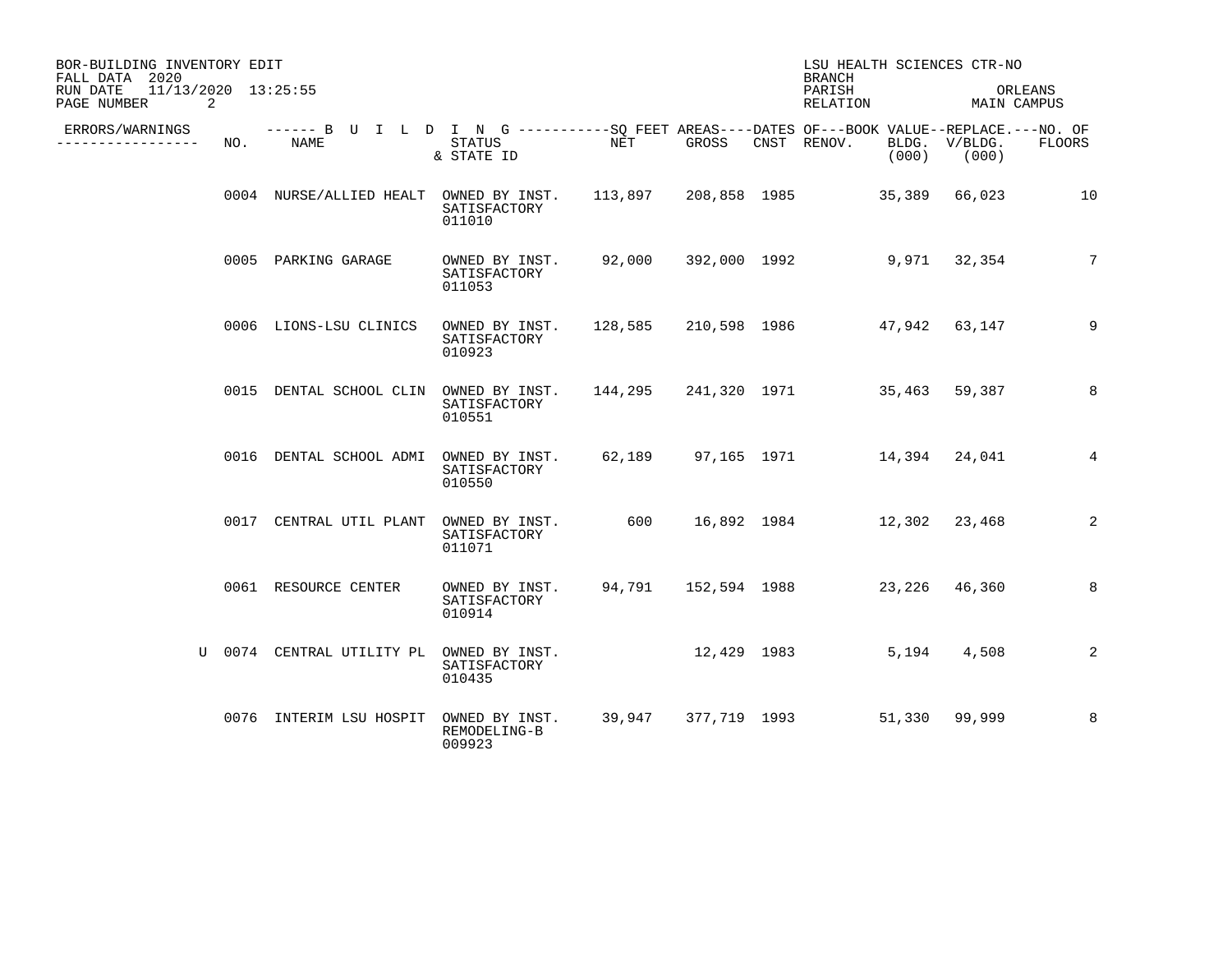| BOR-BUILDING INVENTORY EDIT<br>FALL DATA 2020       |     |                                                                                                     |                                                                          |        |       | LSU HEALTH SCIENCES CTR-NO<br><b>BRANCH</b> |                        |                 |
|-----------------------------------------------------|-----|-----------------------------------------------------------------------------------------------------|--------------------------------------------------------------------------|--------|-------|---------------------------------------------|------------------------|-----------------|
| 11/13/2020 13:25:55<br>RUN DATE<br>PAGE NUMBER<br>3 |     |                                                                                                     |                                                                          |        |       | PARISH<br>RELATION                          | MAIN CAMPUS            | ORLEANS         |
| ERRORS/WARNINGS<br>_______________                  | NO. | ------ B U I L D I N G -----------SQ FEET AREAS----DATES OF---BOOK VALUE--REPLACE.---NO. OF<br>NAME | STATUS<br>& STATE ID                                                     | NET    | GROSS | CNST RENOV.<br>(000)                        | BLDG. V/BLDG.<br>(000) | FLOORS          |
|                                                     |     | 0096 CHARITY MAIN HOSPI OWNED BY INST. 98,874 998,749 1938 69,034                                   | OBSOLETE<br>000521                                                       |        |       |                                             | 8,000                  | 20              |
|                                                     |     | 0098 LEPEYRE MILTENBERG                                                                             | OWNED BY INST. 47,353 52,615 1933 1,626 10,513<br>REMODELING-B<br>000525 |        |       |                                             |                        | 8               |
|                                                     |     | U 0102 AUX ENTERPRISES WA OWNED BY INST.                                                            | SATISFACTORY<br>010102                                                   |        |       | 15,000 1988 311 1,027                       |                        | $\mathbf{1}$    |
|                                                     |     | 0113 SETON PROFESSIONAL                                                                             | OWNED BY INST.<br>REMODELING-A<br>009928                                 | 60,413 |       | 78,914 1993 14,102 12,975                   |                        | $7\phantom{.}$  |
|                                                     |     | 0119 DIBERT MEMORIAL BU OWNED BY INST.                                                              | REMODELING-C<br>000524                                                   |        |       | 52,231 58,035 1932 429                      | 9,339                  | $4\overline{ }$ |
|                                                     |     | 0145 OBGYN CLINIC                                                                                   | OWNED BY INST. 15,162 16,848 1995 1,205<br>SATISFACTORY<br>012254        |        |       |                                             | 2,803                  | 3               |
|                                                     |     | 0167 MLT CLINICAL SCIEN OWNED BY INST.                                                              | SATISFACTORY<br>013115                                                   |        |       | 111,773 201,714 2000 49,584 71,386          |                        | 7               |
|                                                     |     | 0169 BUTTERWORTH BUILDI OWNED BY INST.                                                              | REMODELING-A<br>000532                                                   |        |       | 20,386 22,651 1950 541                      | 3,759                  | 5               |
|                                                     |     | 0173 STUDENT NURSES' RE                                                                             | OWNED BY INST.<br>SATISFACTORY<br>000522                                 |        |       | 48,445 127,205 2000 34,582 58,389           |                        | 18              |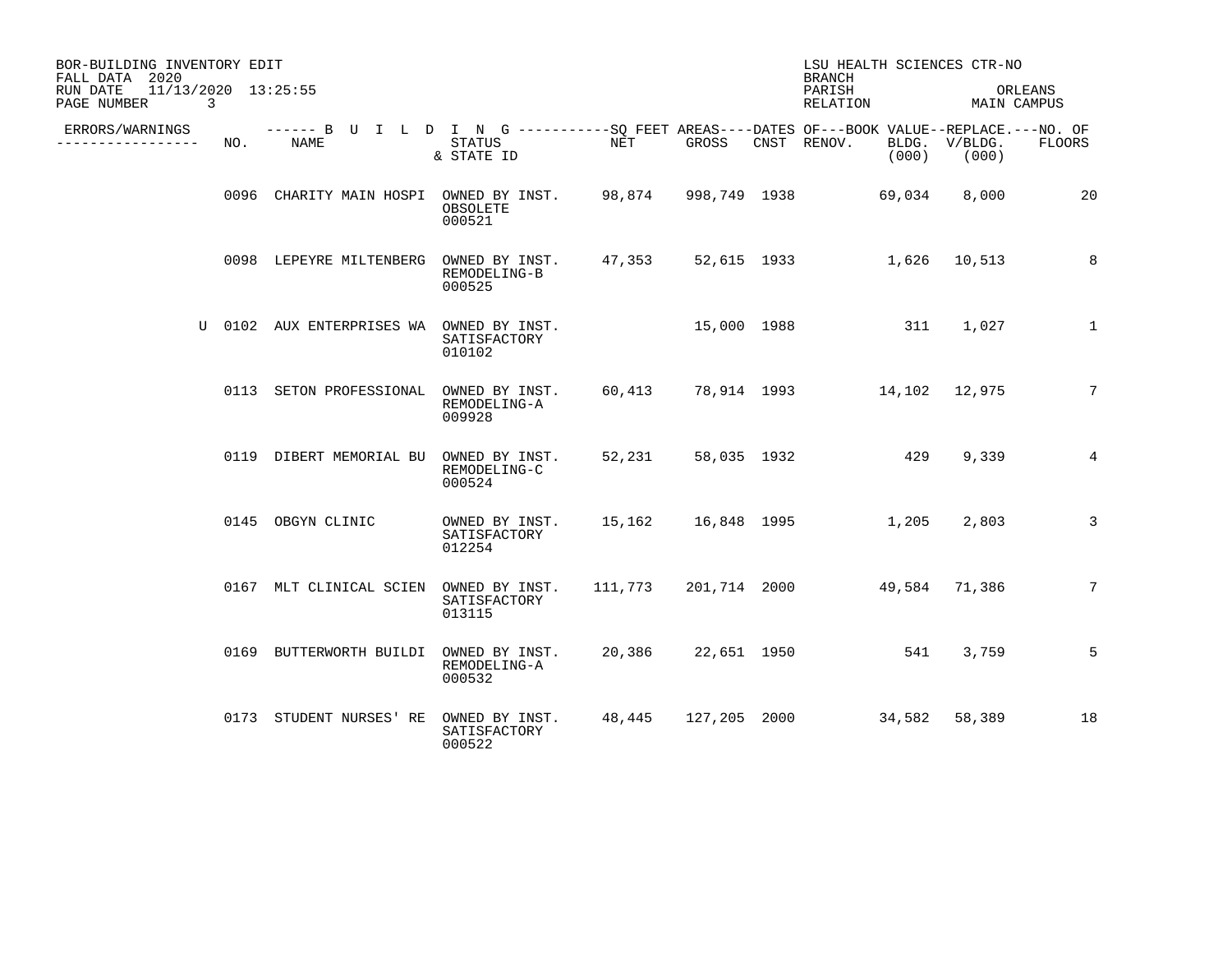| BOR-BUILDING INVENTORY EDIT<br>2020<br>FALL DATA<br>11/13/2020<br>RUN DATE<br>PAGE NUMBER<br>4 | 13:25:55                                  |                                               |                 |         |      | LSU HEALTH SCIENCES CTR-NO<br><b>BRANCH</b><br>PARISH<br>RELATION |                |                  | ORLEANS<br><b>MAIN CAMPUS</b> |
|------------------------------------------------------------------------------------------------|-------------------------------------------|-----------------------------------------------|-----------------|---------|------|-------------------------------------------------------------------|----------------|------------------|-------------------------------|
| ERRORS/WARNINGS<br>NO.                                                                         | <sub>R</sub><br>U<br>------<br>L.<br>NAME | G<br>N.<br>----------<br>STATUS<br>& STATE ID | -SO FEET<br>NET | GROSS   | CNST | AREAS----DATES OF---BOOK VALUE--REPLACE.---NO. OF<br>RENOV.       | BLDG.<br>(000) | V/BLDG.<br>(000) | FLOORS                        |
| 0238                                                                                           | MAINTENANCE BLDG                          | OWNED BY INST.<br>SATISFACTORY<br>028275      | 2,288           | 2,846   | 2013 |                                                                   | 933            | 655              |                               |
| 0242                                                                                           | HUMAN DEVELOPMENT                         | OWNED BY INST.<br>SATISFACTORY<br>028685      | 62,652          | 109,000 | 2014 |                                                                   | 34,575         | 32,562           | 4                             |